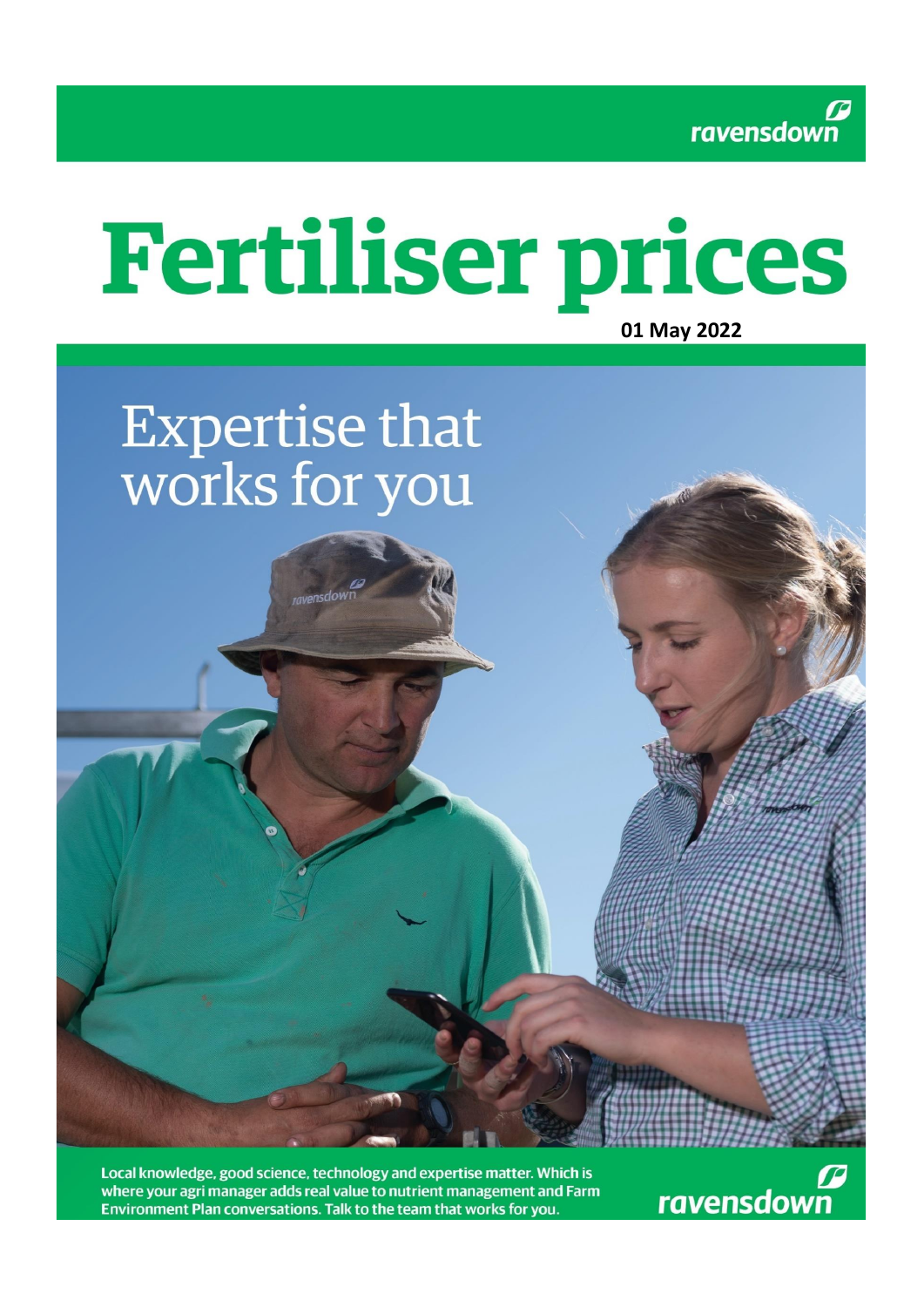#### **Solid fertiliser**

| Nitrogen                       | <b>Direct</b><br>debit | <b>Direct</b> | N.   | P                        | $\mathbf{K}$             | <sub>S</sub>             | <b>Mg</b>                | Ca                       |            |                            |                          |
|--------------------------------|------------------------|---------------|------|--------------------------|--------------------------|--------------------------|--------------------------|--------------------------|------------|----------------------------|--------------------------|
| N-Protect                      | 1319.00                | 1339.09       | 45.9 | $\sim$                   |                          | $\overline{\phantom{a}}$ | $\sim$                   | ٠                        |            | $\blacksquare$             | $\mathbb{R}$             |
| Urea                           | 1270.00                | 1289.34       | 46.0 | . .                      |                          | $\overline{\phantom{a}}$ |                          |                          |            |                            | 画眼                       |
| Granular Ammonium Sulphate     | 725.00                 | 736.04        | 20.0 | $\overline{\phantom{a}}$ |                          | 23.0                     | $\sim$                   |                          |            | B                          | $\boxed{20}$ $\boxed{9}$ |
| Nitrogen Super                 | 484.25                 | 491.62        | 6.0  | 6.3                      | $\overline{\phantom{a}}$ | 14.6                     | $\sim$                   | 14.0                     |            | B                          | $\mathbb{R}$<br>Ā        |
| Calcium Ammonium Nitrate (CAN) | 1145.00                | 1162.44       | 27.0 | . .                      |                          | $\overline{\phantom{a}}$ | $\sim$                   | 8.0                      | w          | îБ                         | 画图                       |
| Ammo 31                        | 952.85                 | 967.36        | 30.4 | $\sim$                   |                          | 13.8                     | $\sim$                   |                          |            |                            | Á<br>R                   |
| Ammo 36                        | 1061.85                | 1078.02       | 35.6 |                          |                          | 9.2                      | $\overline{\phantom{a}}$ | $\overline{\phantom{a}}$ |            | $\sim$ 13                  | $\mathbb{R}$<br>зś,      |
| Nitro S <sup>™</sup>           | 1113.60                | 1130.56       | 29.9 |                          |                          | 31.5                     | $\sim$                   | $\sim$                   |            | $\mathcal{L}_{\text{max}}$ | $\mathbb{R}$             |
| N-Protect S™                   | 1145.45                | 1162.89       | 29.8 | $\overline{\phantom{a}}$ |                          | 31.5                     | $\sim$                   | $\sim$                   | $\wedge$   | А.,                        | $\mathbb{R}$             |
| Ureammopot                     | 1007.22                | 1022.56       | 25.7 |                          | 10.0                     | 9.7                      | $\sim$                   | $\sim$                   |            | <b>ALL</b> B               | $\mathbb{R}$             |
| Flexi-N (South Island only)    | 1295.00                | 1314.72       | 43.2 | $\overline{\phantom{a}}$ | $\overline{\phantom{a}}$ | $\overline{\phantom{a}}$ | 2.4                      | $\sim$                   | $\sqrt{2}$ | $\sim$ $\sim$              | $\mathbb{R}$             |
| Flexi-N (North Island only)    | 1340.00                | 1360.41       | 45.3 | $\overline{\phantom{a}}$ | $\overline{\phantom{a}}$ | $\overline{\phantom{a}}$ | 0.5                      | $\sim$                   |            | 13                         | R                        |
| Lawn Fertiliser (bagged price) | 771.80                 | 783.55        | 14.5 | 2.3                      | $\overline{\phantom{a}}$ | 19.7                     | $\sim$                   | 5.0                      |            | B                          | $\mathbb{R}$<br>20       |
| Flowfert N (South Island only) | <b>POA</b>             | POA           | 18.0 | $\overline{\phantom{a}}$ | $\overline{\phantom{a}}$ | ٠                        | $\sim$                   | ٠                        | W          |                            | 国恩                       |

| Phosphate                                      | <b>Direct</b><br>debit | <b>Direct</b> | N.                       | <b>P</b> | $\mathsf K$              | S    | <b>Mg</b> | Ca                                                                     |
|------------------------------------------------|------------------------|---------------|--------------------------|----------|--------------------------|------|-----------|------------------------------------------------------------------------|
| Superphosphate                                 | 367.00                 | 372.59        | $\sim$                   | 9.0      | $\overline{\phantom{a}}$ | 11.0 | $\sim$    | $50$ $\frac{9}{20}$<br>W'<br>20.0<br>B                                 |
| Serpentine Super / Drilling Super              | 347.00                 | 352.28        | $\overline{\phantom{a}}$ | 6.7      |                          | 8.6  | 5.5       | R<br>$15.0 \text{ m}$<br>$\sim$ B                                      |
| <b>Triple Super</b>                            | 1090.00                | 1106.60       | $\sim$                   | 20.5     | $\overline{\phantom{a}}$ | 1.0  | $\sim$    | $\mathbb{R}$<br>$16.0 \text{ m}$<br>. <b>151</b>                       |
| Lime Reverted Super (North Island only)        | 306.85                 | 311.52        | $\sim$                   | 6.8      | $\overline{\phantom{a}}$ | 8.3  | $\sim$    | R<br>24.0 <b>A</b>                                                     |
| Ravensdown Dicalcic Phosphate                  | 227.00                 | 230.46        | $\sim$                   | 4.1      | $\overline{\phantom{a}}$ | 5.1  | $\sim$    | $\mathbb{R}$<br>$\wedge$ $\blacksquare$<br>28.6                        |
| Dicalcic High S                                | 266.40                 | 270.46        | $\sim$                   | 4.2      | $\overline{\phantom{a}}$ | 9.3  | $\sim$    | $\mathbb{R}$<br>26.9<br>$\triangle$ $\blacksquare$                     |
| Cobalt Super 1kg (Cobalt Sulphate is 21% Co)   | 412.07                 | 418.35        | $\sim$                   | 9.0      | $\overline{\phantom{a}}$ | 11.0 | $\sim$    | $\Xi$ $\mathbb{R}$<br>八 九 间<br>20.0                                    |
| Cobalt Super 1.5kg (Cobalt Sulphate is 21% Co) | 429.70                 | 436.24        | $\sim$                   | 9.0      | $\overline{\phantom{a}}$ | 11.0 | $\sim$    | $\overline{\omega}$ ) $\overline{\omega}$<br>$\triangle$<br>20.0<br>ñΤ |
| Molybdenum Super 300g                          | 390.47                 | 396.42        | $\sim$                   | 9.0      | $\overline{\phantom{a}}$ | 11.0 | $\sim$    | $\boxtimes$ $\mathbb{R}$<br><b>Company 19</b><br>20.0                  |
| Molybdenum Super 500g                          | 399.57                 | 405.65        | $\sim$                   | 9.0      | $\overline{\phantom{a}}$ | 11.0 | $\sim$    | $\Xi$ <sup>13</sup><br>1B)<br>20.0                                     |
| Selenium Super 2kg                             | 398.92                 | 404.99        | $\sim$                   | 9.0      | $\overline{\phantom{a}}$ | 11.0 | $\sim$    | $E_2$ $ 3\rangle$<br>TE 1<br>20.0                                      |
| Moly Sulphur Super 30 300g                     | 446.46                 | 453.26        | $\sim$                   | 7.0      | $\overline{\phantom{a}}$ | 30.1 | $\sim$    | $\boxdot$ ) $\approx$<br>m<br>16.0                                     |
| Moly Sulphur Super 30 500g                     | 455.53                 | 462.47        | $\sim$                   | 7.0      | $\overline{\phantom{a}}$ | 30.1 | $\sim$    | $20^{18}$<br>fs.<br>16.0<br>$\sqrt{2}$                                 |

| Potassium                          | <b>Direct</b><br>debit | <b>Direct</b> | N.                       | P.                       | к    | S.   | <b>Mg</b> | Ca   |                                                                                                                                                                                                                                                                                                                                                                                                                                                     |
|------------------------------------|------------------------|---------------|--------------------------|--------------------------|------|------|-----------|------|-----------------------------------------------------------------------------------------------------------------------------------------------------------------------------------------------------------------------------------------------------------------------------------------------------------------------------------------------------------------------------------------------------------------------------------------------------|
| Granular Potassium Chloride        | 1065.00                | 1081.22       |                          | $\overline{\phantom{a}}$ | 50.0 |      |           |      | $20^{18}$<br>в                                                                                                                                                                                                                                                                                                                                                                                                                                      |
| <b>Standard Potassium Chloride</b> | 789.00                 | 801.02        | $\overline{\phantom{a}}$ | $\overline{\phantom{a}}$ | 46.7 |      |           |      | $\mathbb{E}[\mathbb{E}[\mathbb{E}[\mathbb{E}[\mathbb{E}[\mathbb{E}[\mathbb{E}[\mathbb{E}[\mathbb{E}[\mathbb{E}[\mathbb{E}[\mathbb{E}[\mathbb{E}[\mathbb{E}[\mathbb{E}[\mathbb{E}[\mathbb{E}[\mathbb{E}[\mathbb{E}[\mathbb{E}[\mathbb{E}[\mathbb{E}[\mathbb{E}[\mathbb{E}[\mathbb{E}[\mathbb{E}[\mathbb{E}[\mathbb{E}[\mathbb{E}[\mathbb{E}[\mathbb{E}[\mathbb{E}[\mathbb{E}[\mathbb{E}[\mathbb{E}[\mathbb{E}[\mathbb{$<br><b>B</b>                  |
| Sulphate of Potash Granular        | 1303.00                | 1322.84       |                          |                          | 41.5 | 18.0 |           |      | $\mathbb{E}[\mathbb{E}[\mathbb{E}[\mathbb{E}[\mathbb{E}[\mathbb{E}[\mathbb{E}[\mathbb{E}[\mathbb{E}[\mathbb{E}[\mathbb{E}[\mathbb{E}[\mathbb{E}[\mathbb{E}[\mathbb{E}[\mathbb{E}[\mathbb{E}[\mathbb{E}[\mathbb{E}[\mathbb{E}[\mathbb{E}[\mathbb{E}[\mathbb{E}[\mathbb{E}[\mathbb{E}[\mathbb{E}[\mathbb{E}[\mathbb{E}[\mathbb{E}[\mathbb{E}[\mathbb{E}[\mathbb{E}[\mathbb{E}[\mathbb{E}[\mathbb{E}[\mathbb{E}[\mathbb{$<br>$\mathscr{M}$<br><b>B</b> |
| 10% Granular Potash Super          | 446.65                 | 453.45        | $\sim$                   | 8.1                      | 5.0  | 9.9  | $\sim$    | 18.0 | $\boxdot$ ) $\approx$                                                                                                                                                                                                                                                                                                                                                                                                                               |
| 15% Granular Potash Super          | 481.55                 | 488.88        | $\sim$                   | 7.7                      | 7.5  | 9.4  | $\sim$    |      | $\Xi$ $\Xi$<br>m<br>$17.0$ $\bigcirc$ $\bigcirc$                                                                                                                                                                                                                                                                                                                                                                                                    |
| 20% Granular Potash Super          | 516.45                 | 524.31        | $\sim$                   | 7.2                      | 10.0 | 8.8  | $\sim$    |      | $13 \times 120$<br>16.0                                                                                                                                                                                                                                                                                                                                                                                                                             |
| 30% Granular Potash Super          | 586.25                 | 595.18        | $\sim$                   | 6.3                      | 15.0 | 7.7  | $\sim$    |      | 14.0 ● ● 百 函 取                                                                                                                                                                                                                                                                                                                                                                                                                                      |
| 40% Granular Potash Super          | 656.05                 | 666.04        | $\sim$                   | 5.4                      | 20.0 | 6.6  | $\sim$    |      | 50 <sup>8</sup><br>$12.0$ $\bullet$ $\bullet$<br>n i                                                                                                                                                                                                                                                                                                                                                                                                |
| 50% Granular Potash Super          | 725.85                 | 736.90        | $\sim$                   | 4.5                      | 25.0 | 5.5  | $\sim$    | 10.0 | $\mathbb{E}[\mathbb{D}^2]$<br>6 T                                                                                                                                                                                                                                                                                                                                                                                                                   |
| 15% Granular Potash Sulphur Super  | 505.35                 | 513.05        | $\sim$                   | 6.8                      | 7.5  | 17.5 | $\sim$    |      | $20$ $\frac{9}{2}$<br>$15.3$ $\qquad \qquad \blacksquare$<br>TЕ                                                                                                                                                                                                                                                                                                                                                                                     |
| 20% Granular Potash Sulphur Super  | 538.85                 | 547.06        | $\sim$                   | 6.4                      | 10.0 | 16.4 | $\sim$    | 14.4 | $\infty$ ) $\approx$<br>B                                                                                                                                                                                                                                                                                                                                                                                                                           |
| 30% Granular Potash Sulphur Super  | 605.85                 | 615.08        | $\sim$                   | 5.6                      | 15.0 | 14.4 | $\sim$    | 12.6 | $\approx$ $\frac{8}{3}$                                                                                                                                                                                                                                                                                                                                                                                                                             |

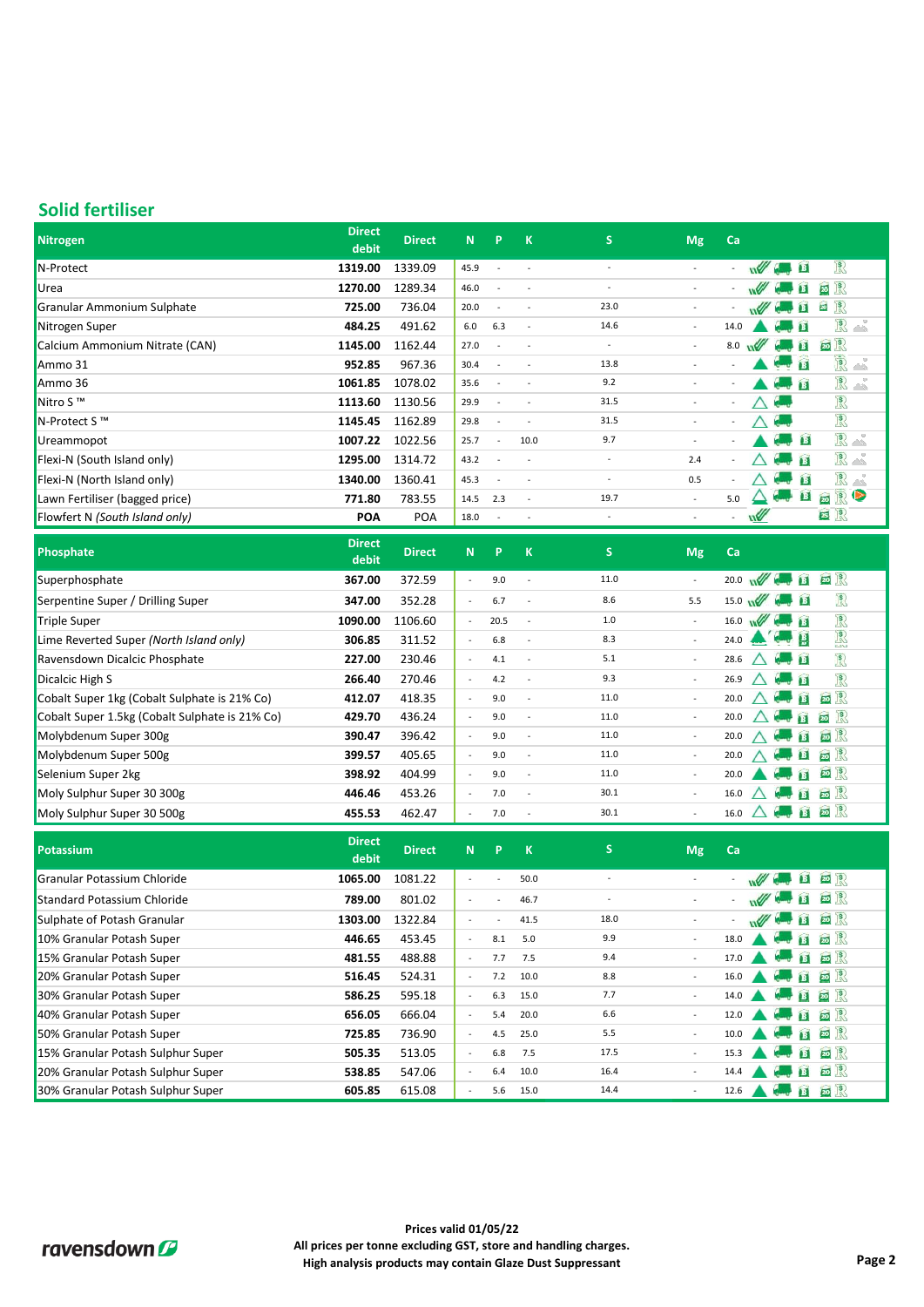|                                                 | <b>Direct</b>          |                  |                          |           |                          |              | S.              |         |                          |          |                         |        |              |                              |                       |
|-------------------------------------------------|------------------------|------------------|--------------------------|-----------|--------------------------|--------------|-----------------|---------|--------------------------|----------|-------------------------|--------|--------------|------------------------------|-----------------------|
| <b>Sulphur Fortified</b>                        | debit                  | <b>Direct</b>    | N                        | P         | K                        | <b>Total</b> | El.-S           | $SO4-S$ | <b>Mg</b>                | Ca       |                         |        |              |                              |                       |
| Sulphur Super 15                                | 388.05                 | 393.96           | $\omega$                 | 8.6       | $\omega$                 | 14.8         | 4.2             | 10.6    | $\omega$                 | 19.2     |                         |        | Ħ            | 國民                           |                       |
| Sulphur Super 20                                | 404.85                 | 411.02           | ÷,                       | 8.0       | $\overline{\phantom{a}}$ | 20.6         | 10.5            | 10.1    | ÷,                       | 18.0     |                         |        | Ħ            | 画訳                           |                       |
| Sulphur Super 30                                | 423.00                 | 429.44           | ÷,                       | 7.0       | $\overline{\phantom{a}}$ | 30.1         | 21.0            | 9.1     | $\omega$                 | 16.0     | w''                     |        | Œ            | 四段                           |                       |
| Sulphur 90                                      | 795.00                 | 807.11           | $\overline{\phantom{a}}$ |           |                          | 90.0         | 90.0            |         |                          |          |                         | W ST B |              | $\mathbb{R}$                 |                       |
|                                                 |                        |                  |                          |           |                          |              |                 |         |                          |          |                         |        |              |                              |                       |
| <b>Magnesium</b>                                | <b>Direct</b><br>debit | <b>Direct</b>    | N                        | P         | $\mathbf K$              |              | S.              |         | <b>Mg</b>                | Ca       |                         |        |              |                              |                       |
| Magnesium Oxide                                 | 575.00                 | 583.76           | $\Box$                   |           | $\overline{\phantom{a}}$ |              | $\blacksquare$  |         | 40.0                     | ÷.       |                         |        | 佰            | $\Xi$ <sup>8</sup>           |                       |
| Esta <sup>®</sup> Kieserite Granular            | 705.00                 | 715.74           | $\omega$                 | L,        | $\sim$                   |              | 20.0            |         | 15.0                     | ä,       | $w\llap{$\mathscr{C}$}$ |        | E            | 画訳                           |                       |
| Magnesium Super                                 | 393.49                 | 399.48           | $\blacksquare$           | 8.3       | $\bar{\phantom{a}}$      |              | 10.1            |         | 3.2                      | 18.4     |                         |        |              | $\Xi$ <sup>3</sup>           |                       |
| 15% Granular Potash Serpentine Super            | 464.55                 | 471.62           | $\overline{\phantom{a}}$ | 5.7       | 7.5                      |              | 7.3             |         | 4.7                      | 12.8     |                         |        |              | 画訳                           |                       |
| 20% Granular Potash Serpentine Super            | 500.45                 | 508.07           | $\overline{\phantom{a}}$ | 5.4       | 10.0                     |              | 6.9             |         | 4.4                      | 12.0     |                         |        |              | $\mathbb{R}$<br>20           |                       |
| 30% Granular Potash Serpentine Super            | 572.25                 | 580.96           | $\overline{\phantom{a}}$ | 4.7       | 15.0                     |              | 6.0             |         | 3.9                      | 10.5     |                         |        | Ħ            | 四段                           |                       |
| Super Mag N                                     | 495.30                 | 502.84           | 6.9                      | 5.7       | $\bar{\phantom{a}}$      |              | 7.3             |         | 4.7                      | 12.8     |                         |        | т            | $\mathbb{R}$                 |                       |
| 15% Granular Potash Super Mag N                 | 582.70                 | 591.57           | 5.9                      | 4.8       | 7.5                      |              | 6.2             |         | 4.0                      | 10.8     |                         |        | в            | $\mathbb{R}$                 | $\blacktriangleright$ |
| 20% Granular Potash Super Mag N                 | 611.21                 | 620.52           | 5.5                      | 4.6       | 10.0                     |              | 5.8             |         | 3.7                      | 10.2     |                         |        | Ħ            | RIC                          |                       |
| Dolomite (price varies between stores)          | POA                    | POA              | $\blacksquare$           |           |                          |              | $\blacksquare$  |         | 11.0                     | 23       |                         |        | Ħ            | $E^{3}$                      |                       |
| <b>NPK Blends</b>                               | <b>Direct</b>          | <b>Direct</b>    | ${\bf N}$                | P         | $\mathbf K$              |              | S.              |         | <b>Mg</b>                | Ca       |                         |        |              |                              |                       |
| Dairy Pasture Boost 4                           | debit<br>504.29        | 511.97           | 4.0                      | 6.5       | 4.0                      |              | 12.5            |         | $\sim$                   | 14.4     |                         |        | Ħ            | $\mathbb{R}$                 |                       |
|                                                 | 532.21                 | 540.31           |                          | 6.1       | 6.0                      |              | 12.1            |         | $\omega$                 | 13.6     |                         |        | Ħ            | $\mathbb{R}$                 |                       |
| Dairy Pasture Boost 6<br>Dairy Pasture Boost 10 |                        |                  | 4.0<br>4.0               | 5.4       | 10.0                     |              | 11.2            |         | $\omega$                 | 12.0     |                         |        | Ħ            | $\mathbb{R}$                 | $\triangleright$      |
| Dairy Pasture Boost 12                          | 588.05<br>615.97       | 597.01<br>625.35 | 4.0                      | 5.0       | 12.0                     |              | 10.8            |         | $\overline{\phantom{a}}$ | 11.2     |                         |        | Œ            | $\mathbb{R}$                 | $\triangleright$      |
| Pasture 6 Ravensdown Bulk                       | 558.35                 | 566.85           | 5.5                      | 5.5       | 6.0                      |              | 13.0            |         |                          | 12.1     |                         |        | ធ            | $\mathbb{R}$                 | $\triangleright$      |
| Lucerne Mix + TE                                | 654.83                 | 664.80           | $\bar{a}$                | 5.5       | 14.7                     |              | 13.2            |         | $\bar{\phantom{a}}$      | 12.4     |                         |        | $\mathbf{H}$ | $\mathbb{R}$<br>$\mathbf{z}$ | $\blacktriangleright$ |
| Citrus 14-3-5 (bagged price)                    | 1243.93                | 1262.87          | 13.5                     | 3.0       | 5.6                      |              | 7.1             |         | 4.5                      | 3.4      | Δ                       |        | 画            | 四 18                         |                       |
| Citrus 19-2-0 (bagged price)                    | 1177.57                | 1195.50          | 18.9                     | 2.0       | $\sim$                   |              | 4.1             |         | 3.0                      | 7.2      | $\triangle$             |        |              | 西段                           |                       |
|                                                 |                        |                  |                          |           |                          |              |                 |         |                          |          |                         |        |              |                              |                       |
| <b>Cropmaster DAP based</b>                     | <b>Direct</b><br>debit | <b>Direct</b>    | N                        | P         | $\mathbf K$              |              | S.              |         | <b>Mg</b>                | Ca       |                         |        |              |                              |                       |
| Cropmaster <sup>®</sup> DAP                     | 1410.00                | 1431.47          | 17.6                     | 20.0      | $\mathcal{L}$            |              | 1.0             |         | ÷.                       |          |                         |        | 商            | $\mathbb{R}$                 |                       |
| <b>DAP 13 S</b>                                 | 1046.00                | 1061.93          | 10.6                     | 14.8      | $\sim$                   |              | 12.6            |         | $\overline{\phantom{a}}$ | 6.4      |                         |        | B            | $\mathbb{R}$                 | $\bullet$             |
| Cropmaster <sup>®</sup> 11                      | 1281.85                | 1301.37          | 10.6                     | 12.0      | 20.0                     |              | 0.6             |         |                          |          |                         |        |              | 四段                           |                       |
| Cropmaster® 13                                  | 1316.35                | 1336.40          | 12.3                     | 14.0      | 15.0                     |              | 0.7             |         |                          |          |                         |        |              | 西訳                           |                       |
| Cropmaster <sup>®</sup> 15                      | 1145.35                | 1162.79          | 14.8                     | 10.0      | 10.0                     |              | 7.4             |         |                          |          |                         |        | Œ            | 画取                           |                       |
| Cropmaster <sup>®</sup> 16 High K Bulk          | 1236.60                | 1255.43          | 15.4                     | 7.0       | 22.5                     |              | 0.4             |         | $\overline{\phantom{a}}$ |          |                         |        |              | $\mathbb{R}$                 |                       |
| Cropmaster <sup>®</sup> 20                      | 1077.35                | 1093.76          | 18.8                     | 10.0      | $\overline{\phantom{a}}$ |              | 12.0            |         | $\blacksquare$           |          |                         |        | Ħ            | 西服                           |                       |
| Cropmaster <sup>®</sup> Brassica mix            | 1350.85                | 1371.42          | 14.1                     | 16.0      | 10.0                     |              | 0.8             |         | $\blacksquare$           |          |                         |        | B            | $\approx$ $\mathbb{R}$       |                       |
| Cropmaster <sup>®</sup> Brassica + Boron Blend  | 1366.34                | 1387.15          |                          | 13.6 15.4 | 9.5                      |              | 0.8             |         | $\sim$                   | $\equiv$ | Δ                       |        |              | ( 日西限                        |                       |
|                                                 | <b>Direct</b>          |                  |                          |           |                          |              |                 |         |                          |          |                         |        |              |                              |                       |
| <b>Ammophos MAP based</b>                       | debit                  | <b>Direct</b>    | ${\bf N}$                | P         | $\mathbf K$              |              | S.              |         | <b>Mg</b>                | Ca       |                         |        |              |                              |                       |
| Ammo-Phos <sup>®</sup> MAP                      | 1215.00                | 1233.50          | 10.0                     | 22.0      | $\ddot{\phantom{1}}$     |              | 1.0             |         | $\sim$                   | $\sim$   |                         |        |              | <b>B</b> 20 R                |                       |
| Ammo-Phos® / Hycrop 7-15-15                     | 1179.85                | 1197.82          | 7.0                      | 15.4      | 15.0                     |              | 0.7             |         | $\blacksquare$           |          |                         |        |              | 国西限                          |                       |
| Ammo-Phos <sup>®</sup> / Hycrop 9-19-7          | 1202.35                | 1220.66          | 8.5                      | 18.7      | 7.5                      |              | 0.9             |         | $\overline{\phantom{a}}$ |          |                         |        |              | 国画限                          |                       |
|                                                 | <b>Direct</b>          |                  |                          |           |                          |              |                 |         |                          |          |                         |        |              |                              |                       |
| <b>Nitrophoska and Compound fertilisers</b>     | debit                  | <b>Direct</b>    | ${\bf N}$                | P         | $\,$ K                   |              | $S_{\parallel}$ |         | Mg                       | Ca       |                         |        |              |                              |                       |
| Nitrophoska <sup>®</sup> Select                 | 1378.00                | 1398.98          | 15.0                     | 6.6       | 12.5                     |              | 2.5             |         | 0.0                      | 3.3      |                         |        |              | 国西限                          |                       |
| Ravensdown Extra BLEND                          | 1076.40                | 1092.79          | 11.6                     | 4.7       | 13.0                     |              | 16.0            |         | $1.1$                    | 0.0      | $\sqrt{ }$              |        | B            | $\Box$ $\Box$                |                       |
| Avocado Regular Mix + TE (bagged price)         | 1576.82                | 1600.83          | 9.6                      | 4.2       | 13.7                     |              | 9.9             |         | 2.7                      | 3.0      | W                       |        | õ            | 画眼                           |                       |
| Avocado Young Mix + TE (bagged price)           | 1585.19                | 1609.33          | 12.2                     | 4.4       | 11.9                     |              | 9.7             |         | 1.4                      | 3.2      | Δ                       |        |              | 国画限                          |                       |
| Olive Tree Mix (bagged price)                   | 1590.40 1614.62        |                  | 10.0                     |           | 4.3 14.1                 |              | 9.5             |         | 2.3                      | 3.2      | $\triangle$             |        |              | $\boxed{50}$ $\boxed{8}$     |                       |

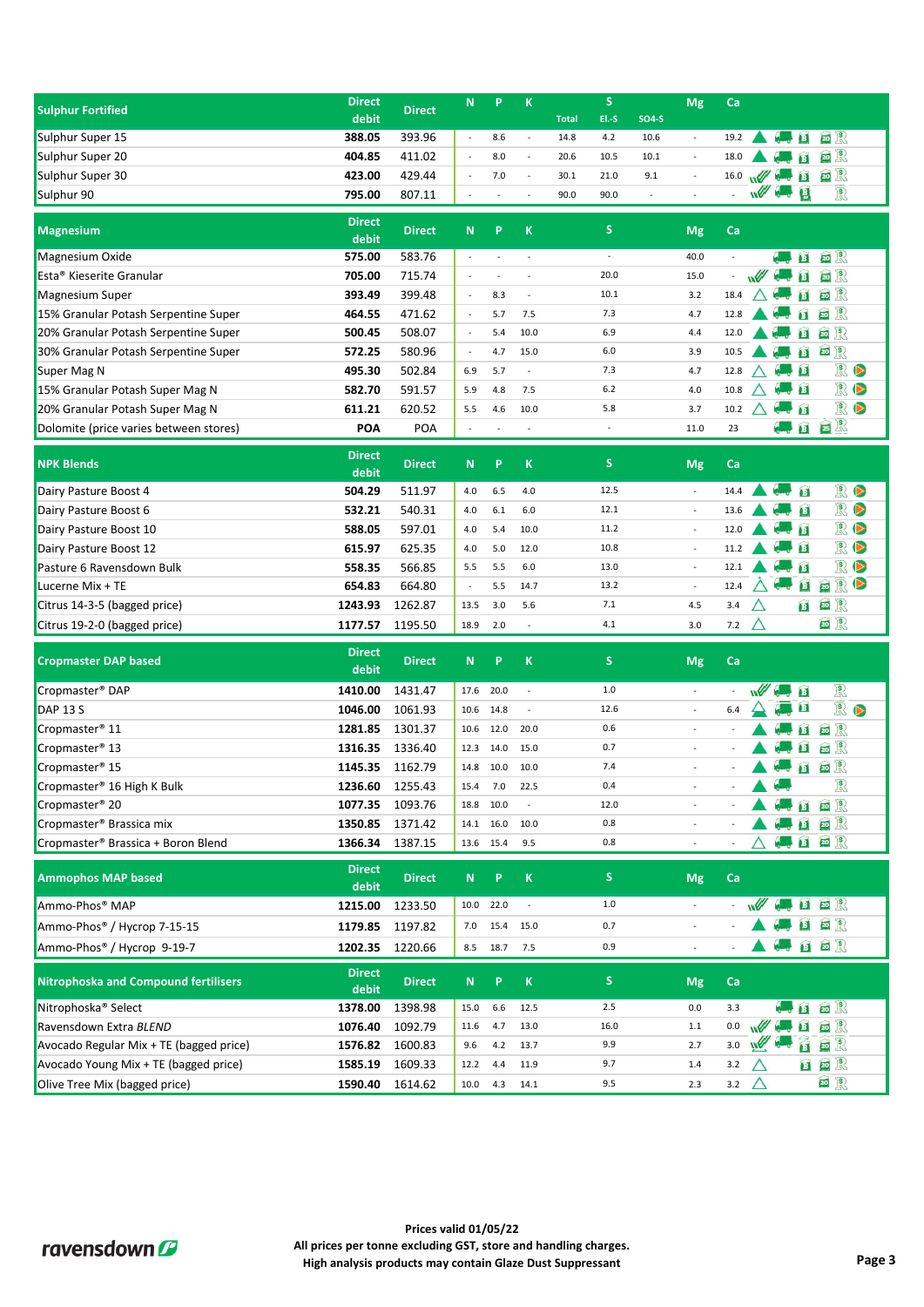| <b>Potash Gold</b>           | <b>Direct</b><br>debit | <b>Direct</b> |        | $N$ $P$ $K$ |      |      | <b>Mg</b>               | Ca              |                                |
|------------------------------|------------------------|---------------|--------|-------------|------|------|-------------------------|-----------------|--------------------------------|
| Potash Gold 7-15-13          | 1251.25                | 1270.30       | 7.0    | 15.4 12.5   |      | 6.1  | $\sim 100$ km s $^{-1}$ | $\sim 10^{-11}$ | <b>A A B E</b>                 |
| 35% Potash Gold Super 0-6-15 | 704.45                 | 715.18        | $\sim$ | 5.9         | 14.5 | 13.5 | $\sim$                  |                 | ● 8 20 %<br>$13.0$ $\triangle$ |
| Potash Gold 15-10-10         | 1210.29                | 1228.72       | 14.2   | 10.0        | 9.5  | 10.8 |                         |                 | <b>A Co B E E</b> R            |
| Potash Gold 14-7-14          | 1302.90                | 1322.74       | 14.3   | 7.0         | 14.5 | 6.7  |                         | 2.4             | 520                            |

| Other products                           | Direct<br>debit | <b>Direct</b> | <b>Comments</b>                |     |
|------------------------------------------|-----------------|---------------|--------------------------------|-----|
| Ferrous Sulphate Granular (bagged price) | 1055.00         | 1071.07       | 30.0% Iron, 18.0% Sulphur      | 国西恩 |
| Gypsum (Calcium Sulphate)                | POA             | <b>POA</b>    | 23.3% Calcium, 18.0% Sulphur   |     |
| Manganese Sulphate (bagged price)        | 2205.00         | 2238.58       | 31.9% Manganese, 18.9% Sulphur |     |

| <b>Animal Health Solids</b>          | <b>Direct</b><br>debit | <b>Direct</b> | <b>Comments</b>                                                |  |
|--------------------------------------|------------------------|---------------|----------------------------------------------------------------|--|
| Magnesium Oxide Fine 25 kg bags      | 663.00                 | 673.10        | High quality 200 mesh dusting grade, 90%MgO (54% Elemental Mg) |  |
| Magnesium Chloride Natural 25kg bags | 517.00                 | 524.87        | Natural (unbleached) Prills, Magnesium Chloride Hexahydrate.   |  |
| Magnesium Sulphate 25kg bags         | 754.00                 | 765.48        | High quality Magnesium Sulphate Heptahydrate (Epsom Salts)     |  |
| Lime Flour 25kg bags                 | <b>POA</b>             | <b>POA</b>    | High quality fine grind. 90-95% Calcium Carbonate              |  |
| Salt 25kg bags                       | <b>POA</b>             | POA           | Grade 22 Coarse Salt, Sodium Chloride                          |  |

#### **Lime**

| <b>Aglime</b>                        | <b>Direct</b> | <b>Direct</b> | <b>Neutralising value</b> |            |                  |  |  |  |
|--------------------------------------|---------------|---------------|---------------------------|------------|------------------|--|--|--|
|                                      | debit         |               | Wet                       | <b>Dry</b> |                  |  |  |  |
| Ex Balfour, Southland                | 40.19         | 40.80         | 80%                       | 82%        | <b>IN OFFICE</b> |  |  |  |
| Ex Dipton, Southland                 | 33.20         | 33.71         | 78%                       | 82%        | W Say            |  |  |  |
| <b>Ex Geraldine</b>                  | 34.00         | 34.52         | 78%                       | 82%        | <b>W</b>         |  |  |  |
| Ex Ngarua, Takaka                    | 29.98         | 30.43         | 97%                       | 98%        | <b>IN OFFICE</b> |  |  |  |
| Ex White Rock, Rangiora              | 35.00         | 35.53         | 84%                       | 87%        | W Sam            |  |  |  |
| Ex Browns, Dannevirke                | 25.98         | 26.37         | 87%                       | 89%        | <b>We draw</b>   |  |  |  |
| <b>Ex Greenleaf, Dargaville</b>      | 24.00         | 24.37         | 67%                       | 69%        | W Only           |  |  |  |
| Ex Ravensdown Supreme Lime, Te Kuiti | 32.50         | 32.99         | 86%                       | 90%        | $\frac{1}{2}$    |  |  |  |
| Ex Te Pahu - Speciality Products     | <b>POA</b>    | <b>POA</b>    |                           |            |                  |  |  |  |
| Ex Websters, Havelock North          | 28.46         | 28.89         | 90%                       | 92%        | W                |  |  |  |
|                                      |               |               |                           |            |                  |  |  |  |

Note: Ensure you compare lime neutralising values on a wet weight (as sold) basis. Not all lime suppliers publish this value.

| <b>Track Rock</b>                        | <b>Direct</b><br>debit | <b>Direct</b> |
|------------------------------------------|------------------------|---------------|
| <b>Ex Browns</b>                         | 12.74                  | 12.93         |
| <b>Ex Dipton, southland</b>              | 16.00                  | 16.24         |
| <b>Ex Geraldine</b>                      | 15.00                  | 15.22         |
| <b>Ex White Rock, Rangiora</b>           | 18.00                  | 18.28         |
| <b>Ex Greenleaf, Dargaville</b>          | 9.50                   | 9.65          |
| <b>Ex Mata</b>                           | 10.00                  | 10.15         |
| Ex Supreme Lime, Te Kuiti (Crushed 65mm) | 15.00                  | 15.23         |

#### **Fine particle products**

| Nominal 70 micron for pastoral application                             | <b>Direct</b><br>debit. | <b>Direct</b> | $N$ $P$ |                                                                            | Mg | <b>Ca</b> |
|------------------------------------------------------------------------|-------------------------|---------------|---------|----------------------------------------------------------------------------|----|-----------|
| Fine grind lime (Te Pahu)                                              | 121.16                  | 123.00        |         |                                                                            |    |           |
| Available ex Te Pahu (Waikato), Minimum Order quantity 20 metric tonne |                         |               |         | As each product is ground to order a minimum of 2 weeks notice is required |    |           |

Prices include filling charges but exclude pallet and bag charges

#### **Bagging, Pallet and Mixing Charges**

| <b>Bag/pallet prices</b>                        | Each a | <b>Bagging/mixing charges</b>                   | <b>Charge</b> |
|-------------------------------------------------|--------|-------------------------------------------------|---------------|
| One tonne single trip bag (includes filling)    | \$25   | Filling 20kg bags (not available in all stores) | \$120         |
| Half tonne single trip bag (includes filling)   | \$25   | Mixing (included for standard products)         | \$10          |
| Pallet (refunded on return of undamaged pallet) | \$50   |                                                 |               |



**Prices valid 01/05/22 All prices per tonne excluding GST, store and handling charges. High analysis products may contain Glaze Dust Suppressant Page 4**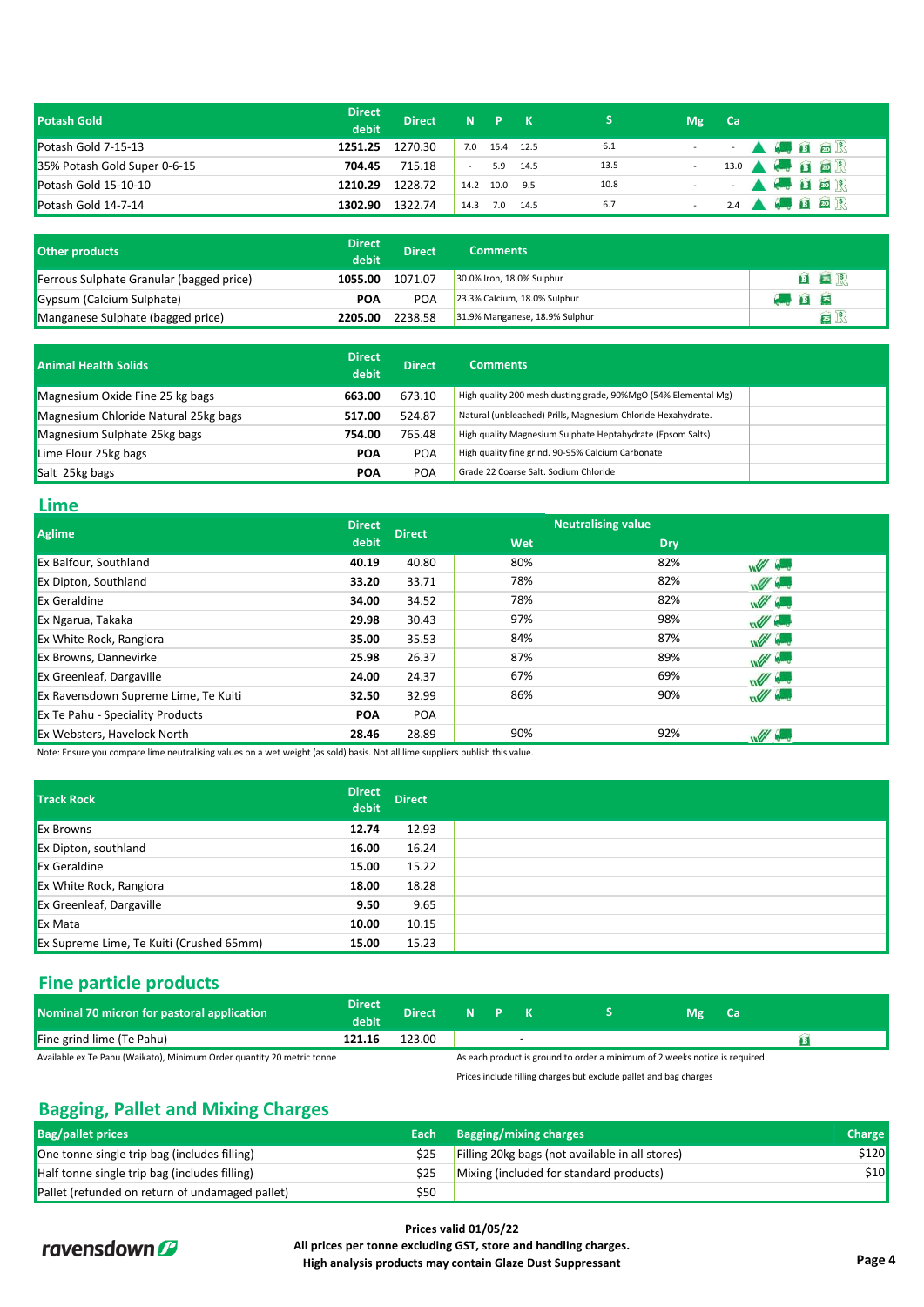### **Store Charges:**

#### **Upper North Island stores**

#### **Regional Store Operations Manager - Upper North Island - Gordon French office - 09 237 0244 mobile - 021 900 355 email - gordon.french@ravensdown.co.nz**

|                       |                      |              | <b>Store &amp;</b> | Lime price |
|-----------------------|----------------------|--------------|--------------------|------------|
| <b>Company stores</b> | <b>Contact</b>       | <b>Phone</b> | handling           | ex store   |
| Dargaville            | Dennis Walsh         | 09 439 3140  | 34.00              | 29.90      |
| <b>Greenleaf Lime</b> | <b>Geoff Callis</b>  | 09 439 8591  | 29.00              | 24.37      |
| Kerepehi              | Paul Thompson        | 07 867 7812  | 27.50              | 63.00      |
| Manunui               | Matt Ward            | 07 895 8744  | 32.00              | 51.78      |
| Mata                  | Don Abercrombie      | 09 430 2633  | 28.00              | 30.50      |
| Morrinsville          | Michael Hornsey      | 07 889 0750  | 25.50              | 55.45      |
| New Plymouth          | John Goodwin         | 06 759 8370  | 11.00              | 58.45      |
| Pukekohe              | Les Ashton           | 09 237 0240  | 32.00              | 59.45      |
| Stratford             |                      | 06 765 8904  | 21.00              | 60.95      |
| Supreme Lime          | <b>Ross Picard</b>   | 07 878 8259  | Lime only          | 32.99      |
| Te Awamutu            | <b>Kerry Simms</b>   | 07 870 2160  | 25.50              | 43.45      |
| Te Pahu               | Andrew Schroeder     | 07 825 9003  | 30.00              |            |
| Te Puke               | <b>Tracy Woolley</b> | 07 573 0134  | 9.50               | 61.00      |
| Tirau                 | Doug Hill            | 07 883 1364  | 24.00              | 52.45      |

| <b>Consignment stores</b>    | <b>Contact</b>         | <b>Phone</b> | Store &<br>handling | Lime price<br>ex store |
|------------------------------|------------------------|--------------|---------------------|------------------------|
| Auroa - Spreading Sandford   | <b>Philip Sandford</b> | 06 274 5852  | 23.00               | 63.00                  |
| Okato - F.B.T. Okato         | Dermott Lane           | 06 752 4124  | 23.00               | 55.84                  |
| Pio Pio - Progress Transport | Scott Lyford           | 07 877 8058  | 27.50               | Not Available          |
| Pio Pio - Waitomo Fert       | John O'Fee             | 07 877 8307  | 27.50               | Not Available          |
| Te Teko                      | Graeme Smith           | 07 322 8180  | 25.50               | Not Available          |

#### **Lower North Island stores**

**Regional Store Operations Manager - Lower North Island - Jason Price office - 06 833 6072 mobile - 021 195 5251 email - jason.price@ravensdown.co.nz**

|                             |                        |              | Store &   | Lime price    |
|-----------------------------|------------------------|--------------|-----------|---------------|
| <b>Company stores</b>       | <b>Contact</b>         | <b>Phone</b> | handling  | ex store      |
| <b>Brown's Quality Lime</b> | <b>Richard Brown</b>   | 06 374 9811  | Lime only | 26.37         |
| Dannevirke                  | Marquis Hape           | 06 374 4140  | 25.50     | 58.45         |
| Feilding                    | Mike Paterson          | 06 323 5746  | 26.00     | Not Available |
| Gisborne                    | Robert McKee           | 06 868 6058  | 15.00     | Not Available |
| Kakaramea                   | Shaun Muir             | 06 273 8912  | 24.00     | 68.45         |
| Mangatainoka                | Jarred Payne           | 06 376 0170  | 27.50     | Not Available |
| Masterton                   | Simon Wilson           | 06 377 5621  | 31.50     | 49.95         |
| Napier Works                | Ross Kettle            | 06 835 9225  | 7.00      | 75.45         |
| Rata                        | <b>Travers Hopkins</b> | 06 322 8322  | 28.00     | 55.00         |
| Severn Street               | <b>Richard Buxton</b>  | 06 835 2003  | 7.00      | Not Available |
| Taupo                       | Steve Woller           | 07 377 8476  | 23.50     | Not Available |
| Taihape                     | Andy Bartlett          | 06 388 2100  | 30.00     | 59.50         |
| Waipukurau                  | Logan Hemi             | 06 858 8958  | 18.50     | 53.45         |
| Wairoa                      | Michael Karekare       | 06 838 7331  | 25.00     | 69.45         |
| Webster's Lime              | Robert Webster         | 06 877 7617  | Lime only | 28.89         |
| Whanganui                   | David Hirst            | 06 343 9097  | 25.50     | 70.00         |

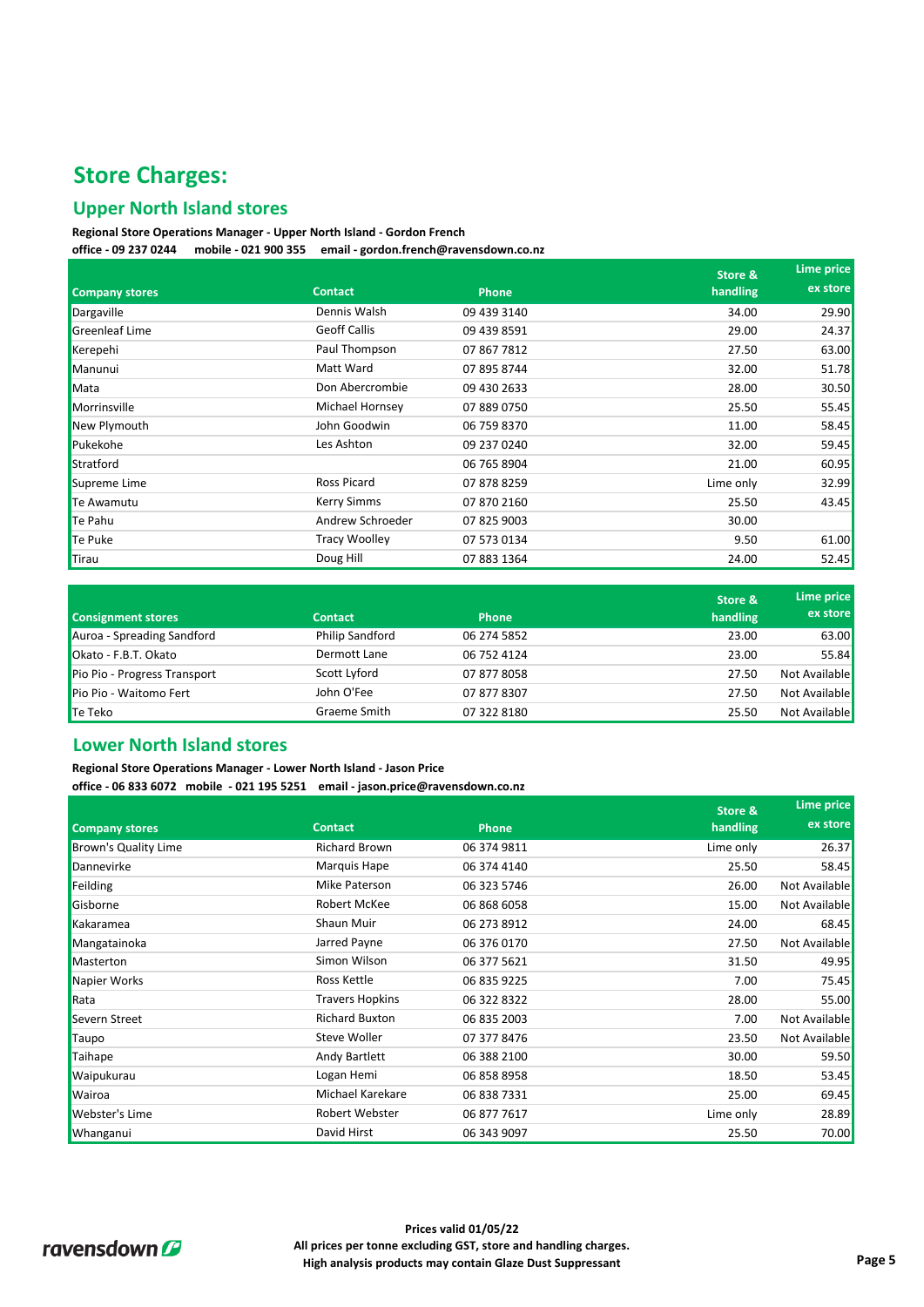#### **Lower North Island stores - continued**

**Regional Store Operations Manager - Lower North Island - Jason Price**

**office - 06 833 6072 mobile - 021 195 5251 email - jason.price@ravensdown.co.nz**

|                                 |                 |              | Store &  | Lime price    |
|---------------------------------|-----------------|--------------|----------|---------------|
| <b>Consignment stores</b>       | <b>Contact</b>  | <b>Phone</b> | handling | ex store      |
| Featherston                     | Hayden          | 027 390 5050 | 34.00    | Not Available |
| Himatangi - Himatangi Transport | Simon Pedersen  | 06 329 9712  | 33.00    | Not Available |
| Koputaroa - Peter Trotter Ltd   | Peter Trotter   | 06 368 5836  | 42.00    | Not Available |
| Normanby - Spreading Sandford   | Philip Sandford | 06 274 5852  | 22.50    | 63.00         |
| Raetihi - Kui Griffin Co Ltd    | Dave Griffin    | 06 385 4774  | 46.50    | 96.95         |
| Rongotea - W Amey Ltd           | Paul Amey       | 06 324 8859  | 35.00    | Not Available |
| Waverly - WBT                   | Glenn           | 06 346 7002  | 30.00    | Not Available |
| Western Bays Groundspread       | lan Gilliver    | 07 372 8636  | 25.50    | Not Available |

#### **South Island stores**

**Regional Store Operations Manager - South Island - Jason Hurst**

**office - 03 353 4611 mobile - 021 950 142 email - jason.hurst@ravensdown.co.nz**

| <b>Company stores</b>      |                       | <b>Phone</b> | Store &   | Lime price<br>ex store |
|----------------------------|-----------------------|--------------|-----------|------------------------|
|                            | <b>Contact</b>        |              | handling  |                        |
| Amberley                   | David Moore           | 03 314 8610  | 16.00     | 43.00                  |
| Ashburton                  | <b>Andrew Davies</b>  | 03 307 8270  | 17.00     | 46.90                  |
| Balclutha                  | Mark Rodwell          | 03 418 2689  | 20.00     | 47.00                  |
| <b>Balfour</b>             | Kelvin Mackay         | 03 201 6221  | 25.00     | 40.80                  |
| <b>Bluff</b>               | Alwyn Leigh           | 03 212 7930  | 5.50      | On request             |
| Christchurch               | Graham Henshaw        | 03 3711 800  | 8.00      | 49.50                  |
| Cromwell                   | Ivan Blackler         | 03 445 4216  | 35.00     | 63.07                  |
| Dipton Lime Quarry & Store | <b>Richard Millar</b> | 03 248 5142  | 28.00     | 33.71                  |
| Dunedin                    | Lee Blair             | 03 471 2014  | 2.70      | 58.45                  |
| Geraldine Lime             | Roger Buckingham      | 03 697 4898  | Lime Only | 34.52                  |
| <b>Hinds</b>               | Craig Rattray         | 03 303 7389  | 17.00     | 44.80                  |
| Hokitika                   | <b>Tony McKay</b>     | 03 756 8232  | 38.00     |                        |
| Marlborough                | Cedric Farmer         | 03 577 9861  | 31.00     | 50.00                  |
| McNab                      | Ashleigh Harrison     | 03 203 9060  | 23.00     | 53.75                  |
| Methven                    | Duncan McTaggart      | 03 302 8087  | 19.50     | 42.40                  |
| Milton                     | Glen Taylor           | 03 417 7297  | 15.50     | 43.90                  |
| Nelson                     | <b>Steve Maguire</b>  | 03 543 9320  | 10.50     | 36.50                  |
| Ngarua Lime                | Mark Simkin           | 03 528 4715  | Lime Only | 30.43                  |
| North Oamaru               | <b>Malcom Vince</b>   | 03 433 1072  | 20.00     |                        |
| Rakaia                     | <b>Bobby Ross</b>     | 03 302 7421  | 15.00     | 47.50                  |
| Seadown                    | Shannon Barwood       | 03 688 3080  | 9.00      | 39.90                  |
| <b>White Rock Lime</b>     |                       | 03 312 8742  | Lime Only | 36.55                  |
| Winton                     | Roy Sloan             | 03 236 6050  | 21.50     | 39.00                  |
| Woodlands                  | Duncan Murray         | 03 231 3124  | 20.00     | 45.60                  |

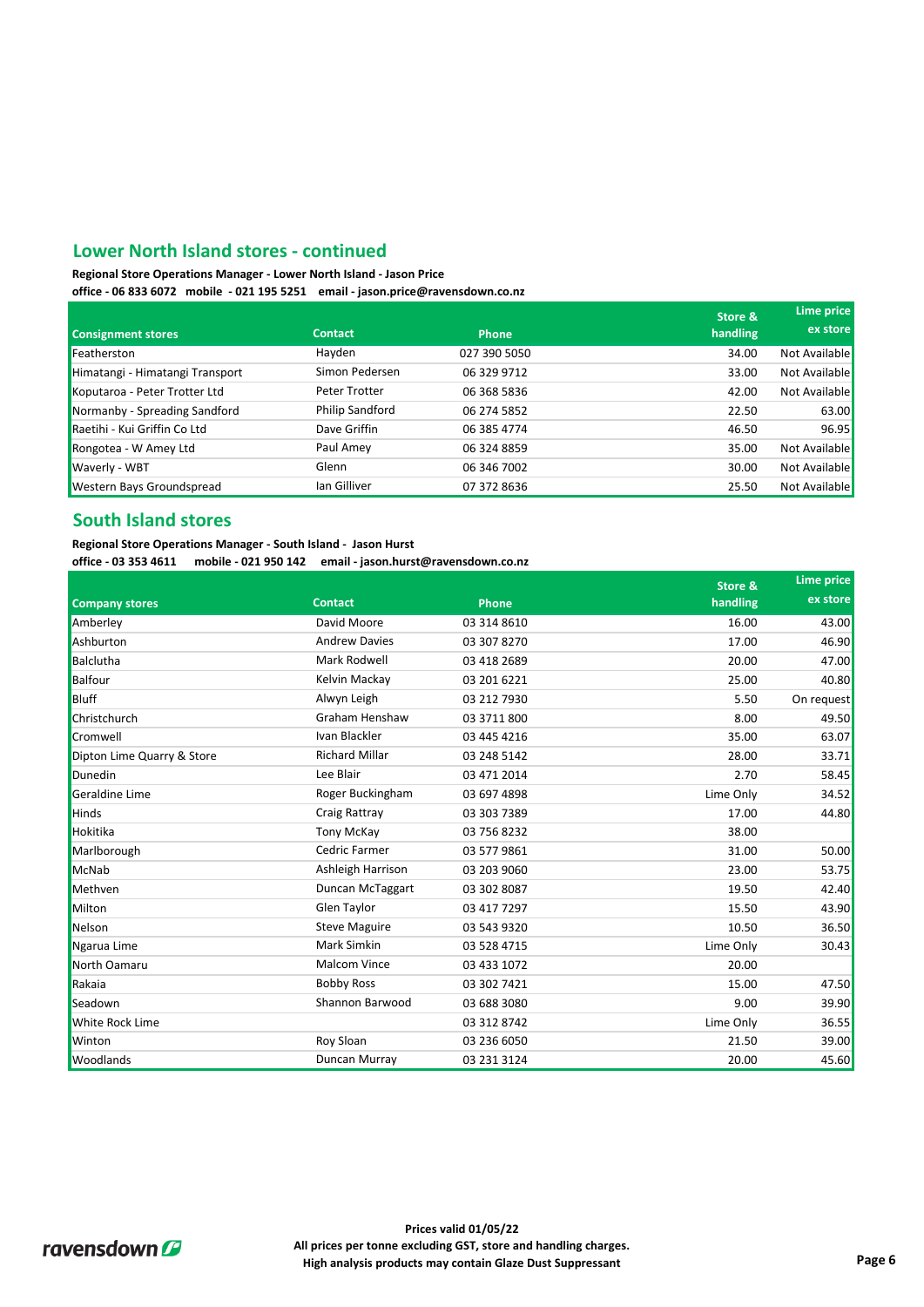#### **South Island stores - continued**

**Regional Store Operations Manager - South Island - Jason Hurst**

**office - 03 353 4611 mobile - 021 950 142 email - jason.hurst@ravensdown.co.nz Lime price ex store** Cheviot - Cheviot Transport **12 August 2012** Lan Murray 103 319 8644 2013 19 35.00 On request Clinton - Clinton Waipahi Holdings 03 415 7103 23.00 On request Clydevale - Clutha Valley Transport 03 415 9114 24.50 On request Culverden - Amuri Transport 03 315 8916 28.50 On request Darfield - Frews Transport **12 Access 20 318 8516** Darfield - Refer Store On request Dunsandel - Ellesmere Transport **Construents Hamish Woolsey 03 325 4039** Meter Store On request Edendale - Herberts Transport **12 200 200 103 200 200 200 200 200 200 2**2.50 On request Fairlie - Barwood Motors 03 685 8583 26.50 On request Geraldine - Mayfield Transport Tony Boles 03 303 6102 Refer Store Heriot - West Otago Transport **12.1 Access 27.00** On request CHS 27.00 On request Isla Bank – Milne Transport **120 Contact Contact Contact Contact Contact Contact Contact Contact Contact Contact Contact Contact Contact Contact Contact Contact Contact Contact Contact Contact Contact Contact Contact Conta** Kings Bend - AB Lime Ltd **Container Container Container Container Container Container Container Container Container** Container Container Container Container Container Container Container Container Container Container Conta Lawrence - Tuapeka Transport 03 485 1001 23.50 On request Leeston - Ellesmere Transport **Carry Community Community Community** Community Community Community Community Communi Lumsden - Northern Southland Transport 03 248 9100 29.00 On request Mayfield - Mayfield Transport **12 11.00** 21.40 21.40 21.40 21.40 21.40 21.40 21.40 McLaren Ranfurly Transport **Michary Richard Duffy 03 444 9738** Refer Store On request Mossburn - Northern Southland Transport Grant Jardine 03 248 4031 33.00 On request Nightcaps - TSL **26.00** 26.00 Character Change Community Value Williams 26.00 Community Value Community Value Community Value Community Value Community Value Community Value Community Value Community Value Community Value Otautau - DT King Communication Communication Communication Communication Communication Communication Communication Communication Communication Communication Communication Communication Communication Communication Communic Oturehua - Beckers Transport 03 444 5859 40.00 On request Outram - Hyslop-Rural Transport **13.50** Derek Hyslop **03 486 1777** 13.50 On request Rural Kurow - Rural Transport **125 Access 25 Access 25 Access 25 Access 25 Access 25 Access 25.50** On request Rural Waimate - Rural Transport **19.00** Conservative of Schiovan Mitchell **19.00** 03 689 6100 19.00 On request Southbridge - Palmers Transport Wayne Palmer 03 324 2556 Refer Store On request Stillwater - TH Crofts 03 762 5852 43.50 On request Takaka - Sollys Transport **12 Start Start Action** Matt Weatherley **138.00** On request 138.00 On request Titiroa - Titiroa Transport Christianus - Michael Dobbie 19.00 Domington - Christianus - Christianus - Michael Dobbie 19.00 On request Waimate - Transport Waimate **19.00 Community** Barry Saddler **19.00 Community 19.00 Community** Community Barry Saddler Palmerston - Otago Transport **12 Cased Carey Turner** 103 465 1147 12 135.00 On request **Store & Phone handling** Wayne Williams Bruce Robertson Peter Stevenson Rae Drysdale Tony Boles Matt Weatherley Michael Dobbie Steve Whitehead Garry Wasley Michael Williams Peter Jones Brett Bennett Hamish Woolsey **Consignment stores Contact** Ian Murray Nicki Stevens Nigel Powell Tony Boles Grant Jardine Schiovan Mitchell Dean Moore Tim Cassie Carey Turner Mike Swan Andrew Bruhns Derek Hyslop Richard Duffy Wayne Palmer Frank Croft Barry Saddler Kent Rowland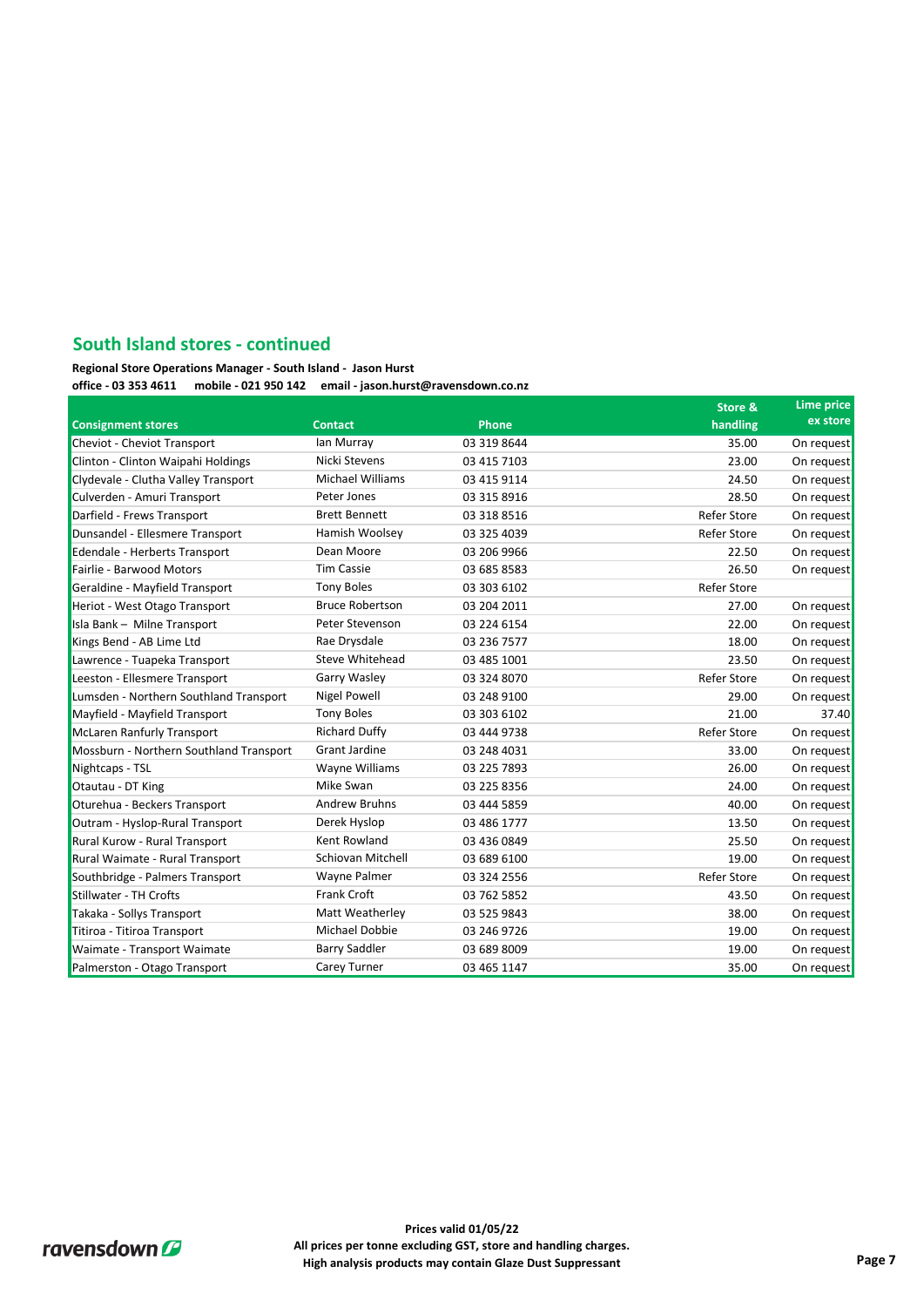## **Product Compatibility Chart**



|  | <b>KEY</b>                                                                                                                              |  |
|--|-----------------------------------------------------------------------------------------------------------------------------------------|--|
|  | Not Compatible - Mixtures will generate gas (Ammonia or Sulphurous) or absorb<br>moisture and become wet or cause heat to be generated. |  |
|  | Not compatible - Mixtures will absorb moisture and become wet, or cause heat<br>to be generated.                                        |  |
|  | Not compatible as N-Protect coating will be rapidly broken down.                                                                        |  |
|  | Compatible under special circumstances - mixtures need to be spread promptly<br>and not stored as they will react and go hard.          |  |
|  | Compatible                                                                                                                              |  |



**Prices valid 01/05/22 All prices per tonne excluding GST, store and handling charges. High analysis products may contain Glaze Dust Suppressant Page 8**